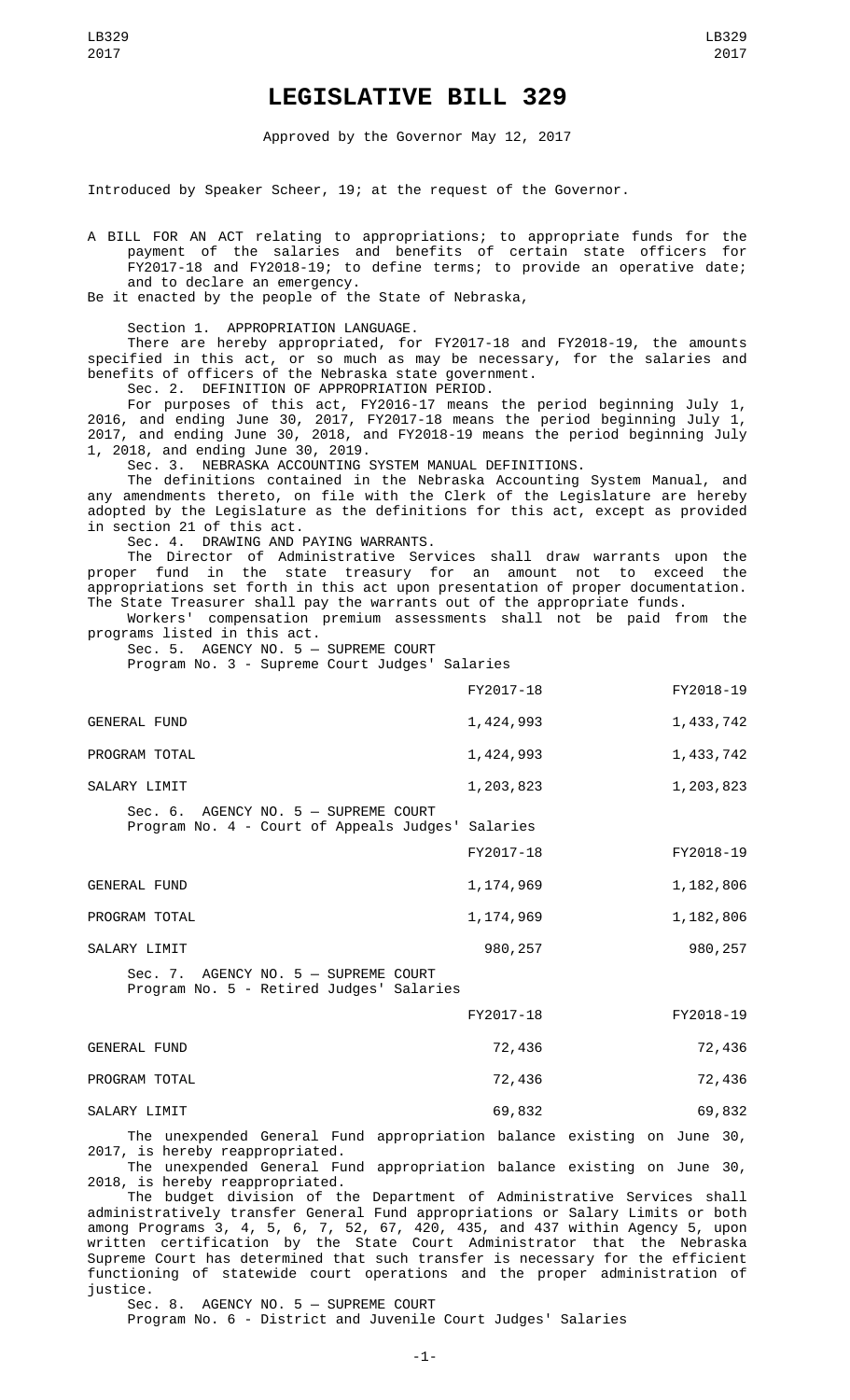| LB329<br>2017                                                                                               |            | LB329<br>2017 |
|-------------------------------------------------------------------------------------------------------------|------------|---------------|
|                                                                                                             | FY2017-18  | FY2018-19     |
| <b>GENERAL FUND</b>                                                                                         | 12,538,135 | 12,608,991    |
| PROGRAM TOTAL                                                                                               | 12,538,135 | 12,608,991    |
| SALARY LIMIT                                                                                                | 10,658,135 | 10,658,135    |
| Sec. 9. AGENCY NO. 5 - SUPREME COURT<br>Program No. 7 - County Court Judges' Salaries                       |            |               |
|                                                                                                             | FY2017-18  | FY2018-19     |
| <b>GENERAL FUND</b>                                                                                         | 10,617,567 | 10,679,862    |
| PROGRAM TOTAL                                                                                               | 10,617,567 | 10,679,862    |
| SALARY LIMIT                                                                                                | 8,977,082  | 8,977,082     |
| Sec. 10. AGENCY NO. 7 - GOVERNOR<br>Program No. 2 - Salary - Governor                                       |            |               |
|                                                                                                             | FY2017-18  | FY2018-19     |
| <b>GENERAL FUND</b>                                                                                         | 146,974    | 148,555       |
| PROGRAM TOTAL                                                                                               | 146,974    | 148,555       |
| SALARY LIMIT                                                                                                | 105,000    | 105,000       |
| Sec. 11. AGENCY NO. 8 - LIEUTENANT GOVERNOR<br>Program No. 8 - Salary - Lieutenant Governor                 |            |               |
|                                                                                                             | FY2017-18  | FY2018-19     |
| <b>GENERAL FUND</b>                                                                                         | 112,462    | 114,073       |
| PROGRAM TOTAL                                                                                               | 112,462    | 114,073       |
| SALARY LIMIT                                                                                                | 75,000     | 75,000        |
| Sec. 12. AGENCY NO. 9 - SECRETARY OF STATE<br>Program No. 9 - Salary - Secretary of State                   |            |               |
|                                                                                                             | FY2017-18  | FY2018-19     |
| <b>GENERAL FUND</b>                                                                                         | 117,920    | 119,069       |
| PROGRAM TOTAL                                                                                               | 117,920    | 119,069       |
| SALARY LIMIT                                                                                                | 85,000     | 85,000        |
| Sec. 13. AGENCY NO. 10 - AUDITOR OF PUBLIC ACCOUNTS<br>Program No. 10 - Salary - Auditor of Public Accounts |            |               |
|                                                                                                             | FY2017-18  | FY2018-19     |
| <b>GENERAL FUND</b>                                                                                         | 122,406    | 123,749       |
| PROGRAM TOTAL                                                                                               | 122,406    | 123,749       |
| SALARY LIMIT                                                                                                | 85,000     | 85,000        |
| Sec. 14. AGENCY NO. 11 - ATTORNEY GENERAL<br>Program No. 11 - Attorney General's Salary                     |            |               |
|                                                                                                             | FY2017-18  | FY2018-19     |
| <b>GENERAL FUND</b>                                                                                         | 135,082    | 136,560       |
| PROGRAM TOTAL                                                                                               | 135,082    | 136,560       |
| SALARY LIMIT                                                                                                | 95,000     | 95,000        |
| Sec. 15. AGENCY NO. 12 - STATE TREASURER<br>Program No. 12 - Salary - State Treasurer                       |            |               |
|                                                                                                             | FY2017-18  | FY2018-19     |
| <b>GENERAL FUND</b>                                                                                         | 125,591    | 127, 183      |
| PROGRAM TOTAL                                                                                               | 125,591    | 127, 183      |
| SALARY LIMIT                                                                                                | 85,000     | 85,000        |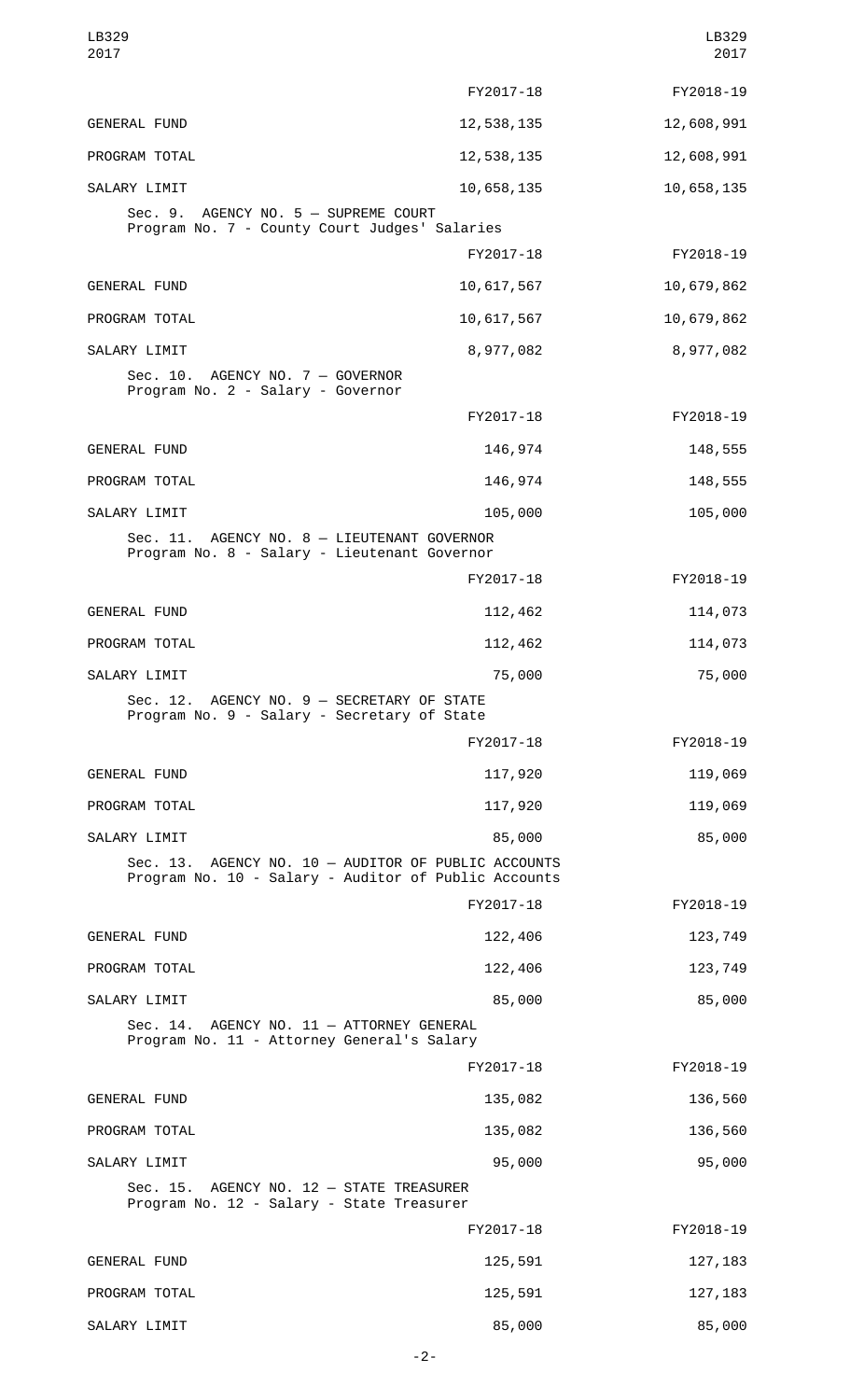| LB329<br>2017                                                                                                   |           | LB329<br>2017 |
|-----------------------------------------------------------------------------------------------------------------|-----------|---------------|
| Sec. 16. AGENCY NO. 14 - PUBLIC SERVICE COMMISSION<br>Program No. 14 - Salaries of Public Service Commissioners |           |               |
|                                                                                                                 | FY2017-18 | FY2018-19     |
| <b>GENERAL FUND</b>                                                                                             | 490,438   | 493,800       |
| PROGRAM TOTAL                                                                                                   | 490,438   | 493,800       |
| SALARY LIMIT                                                                                                    | 375,000   | 375,000       |
| Sec. 17. AGENCY NO. 15 - BOARD OF PARDONS AND BOARD OF PAROLE<br>Program No. 320 - Board of Parole Salaries     |           |               |
|                                                                                                                 | FY2017-18 | FY2018-19     |
| <b>GENERAL FUND</b>                                                                                             | 570,787   | 577,500       |
| PROGRAM TOTAL                                                                                                   | 570,787   | 577,500       |
| SALARY LIMIT                                                                                                    | 422,532   | 425,711       |
| Sec. 18. AGENCY NO. 16 - DEPARTMENT OF REVENUE<br>Program No. 13 - Salary - Tax Commissioner                    |           |               |
|                                                                                                                 | FY2017-18 | FY2018-19     |
| <b>GENERAL FUND</b>                                                                                             | 210,554   | 213,309       |
| PROGRAM TOTAL                                                                                                   | 210,554   | 213,309       |
| SALARY LIMIT                                                                                                    | 162,686   | 164,302       |

It is the intent of the Legislature that if the appropriation or the salary limit is insufficient in this program to meet anticipated expenditures, the Tax Commissioner shall request an additional appropriation or a higher salary limit, or both, from the Legislature by the usual deficit process. The appropriation or the salary limit shall not be administratively increased solely by the Department of Administrative Services without legislative authorization.

Sec. 19. AGENCY NO. 37 — NEBRASKA WORKERS' COMPENSATION COURT Program No. 526 - Judges' Salaries

|               | FY2017-18   | FY2018-19   |
|---------------|-------------|-------------|
| CASH FUND     | 1,310,865   | 1,318,294   |
| PROGRAM TOTAL | 1,310,865   | 1,318,294   |
| SALARY LIMIT  | 1, 113, 543 | 1, 113, 543 |
|               |             |             |

Sec. 20. AGENCY NO. 37 — NEBRASKA WORKERS' COMPENSATION COURT Program No. 635 - Retired and Acting Judges' Salaries

|                          | FY2017-18                              | FY2018-19 |
|--------------------------|----------------------------------------|-----------|
| CASH FUND                | 55,267                                 | 55,267    |
| PROGRAM TOTAL            | 55,267                                 | 55,267    |
| SALARY LIMIT             | 51,339                                 | 51,339    |
| .<br>. ===.==^ ^ ^ . ==^ | $\cdots$<br>$ - - - - - - - - - - - -$ |           |

Sec. 21. LIMITATION ON SALARIES, WAGES, AND PER DIEMS. (1) As used in this act:

(a) SALARY LIMIT means total expenditures for permanent and temporary salaries and per diems; and

(b) Total expenditures for permanent and temporary salaries and per diems means all remuneration paid to employees treated as taxable compensation by the Internal Revenue Service or subject to social security coverage, specifically including payments accounted for as vacation, holidays, sick leave, military leave, funeral leave, maternity leave, administrative leave, compensatory time, deferred compensation, or any other similar form, and amounts withheld pursuant to law, but excluding state contributions for social security, retirement, and employee insurance plans.

(2) Total expenditures for permanent and temporary salaries and per diems are limited to the amount provided by law for constitutional officers.

(3) The limitation on expenditures for permanent and temporary salaries and per diems for FY2017-18 shall be increased by certified encumbrance amounts from FY2016-17 for permanent and temporary salaries and per diems. The limitation on expenditures for permanent and temporary salaries and per diems for FY2018-19 shall be increased by certified encumbrance amounts from FY2017-18 for permanent and temporary salaries and per diems. Encumbered amounts shall be calculated in accordance with section 81-138.01.

Sec. 22. This act becomes operative on July 1, 2017. Sec. 23. Since an emergency exists, this act takes effect when passed and